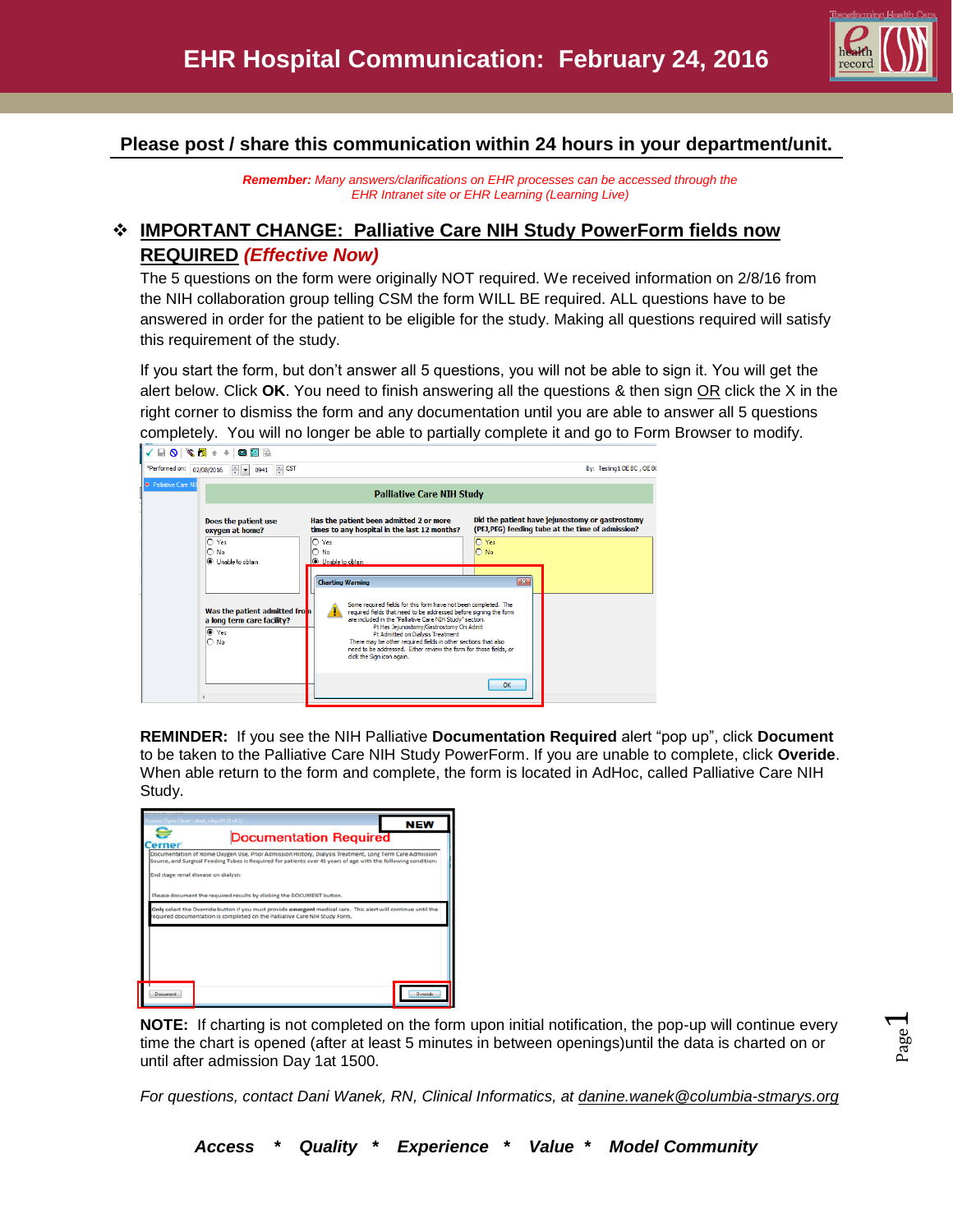

### **IMPORTANT REMINDER: Review your Qualtity Measure Widget**

This is your "check list" to view if the measure requirements were completed or not completed. It is found on the Nursing Communication page.

- Currently VTE and STK quality measures are found on the Widget
- Starting April 11, 2016 Sepsis will be added to the widget.

*For questions, contact Dani Wanek, RN, Clinical Informatics, at [danine.wanek@columbia-stmarys.org](mailto:danine.wanek@columbia-stmarys.org)*

### **New Order: "Do Not Escalate Therapies"** *(Effective Now)*

In the clinical setting, decisions regarding "escalating therapies" are not clearly communicated or coordinated amongst providers. End of Life decisions amongst providers and patients/families require careful communication and coordination. In the ICU setting, patients, their families, along with their providers, may not have made a decision regarding transitioning to comfort measures only or to hospice. However, decisions regarding the goals and therapies have been discussed and made. This new order will make all clinicians aware of the patient needs.

The order is called "Do Not Escalate Therapies". When the provider orders this, a powerform will pop up and the provider can then document the needs. As with any powerform, once signed it can be found in form browser.

| <b>Orders for Signature</b><br>н                                                                                                                            |                                                                                                                                                       |
|-------------------------------------------------------------------------------------------------------------------------------------------------------------|-------------------------------------------------------------------------------------------------------------------------------------------------------|
| ⊙ B ヤ Order Name<br>88                                                                                                                                      | <b>Status</b><br>Start<br><b>Details</b>                                                                                                              |
| 4 SMM ICUA: 4216; 01 Fin#:000112070710 Admit: 12/2/2015 0:38 CST                                                                                            |                                                                                                                                                       |
| 4 Patient Care<br>π⊕<br>Do Not Foralate Thera Onles                                                                                                         | 01/25/2016 9:08 CST Start Date: 01/25/2016 09:08:00 CS                                                                                                |
|                                                                                                                                                             |                                                                                                                                                       |
| bp x Details for Do Not Escalate Therapies                                                                                                                  |                                                                                                                                                       |
|                                                                                                                                                             |                                                                                                                                                       |
| Diagnoses                                                                                                                                                   |                                                                                                                                                       |
| <br>中等区                                                                                                                                                     |                                                                                                                                                       |
| *Requested Start Date and Time:                                                                                                                             | ≑ cst<br>$\div$ - 0908<br><b>Special Instructions:</b>                                                                                                |
|                                                                                                                                                             | <b>Do Not Escalate Care Orders</b>                                                                                                                    |
| <b>Discussed With</b>                                                                                                                                       |                                                                                                                                                       |
| m<br><b>Incisional adult patie</b><br>Spouse/Significant Other<br>Discussion pending<br>Adult child<br>Activated healthcare POA El Parent<br>Legal guardian |                                                                                                                                                       |
| Date/Time of Discussion "/"/"<br>위치                                                                                                                         | 후                                                                                                                                                     |
|                                                                                                                                                             | Note to provider - Be sure to discontinue orders as indicated per patient wishes. Care orders need to be consistent with patient wishes on this form. |
|                                                                                                                                                             | Use Other/Comment field to document care that is in place but should not be escalated further. For example, continue vasopressin but do not           |
| escalate beyond current rate.                                                                                                                               |                                                                                                                                                       |
| General                                                                                                                                                     | <b>Respiratory</b>                                                                                                                                    |
| No lab draws<br>No intravenous fluid replacement                                                                                                            | No intubation (be sure to place appropriate Do Not Initubate)<br>No positive pressure ventilation (CPAP, BIPAP, etc.)                                 |
| No imaging<br>No procedures                                                                                                                                 | D Dher:                                                                                                                                               |
| $\Box$ Other                                                                                                                                                |                                                                                                                                                       |
| <b>Infectious</b>                                                                                                                                           | <b>Hematology</b>                                                                                                                                     |
| T Do not docontinue current antibiotics                                                                                                                     | No transfusions                                                                                                                                       |
| Do not add additional antibiotics to current<br>No antibiotics (parenteral or oral)                                                                         | No enficoagulation<br>Dher:                                                                                                                           |
| No parental antibiotics                                                                                                                                     |                                                                                                                                                       |
| Antibiotics for symptoms control only<br>C Other                                                                                                            |                                                                                                                                                       |
|                                                                                                                                                             |                                                                                                                                                       |
| <b>GI/Nutrition</b>                                                                                                                                         | <b>Endocrinology</b>                                                                                                                                  |
| No tube feedings<br><b>No TPN</b><br><b>C</b> Other                                                                                                         | No POC glucose or insulin administration<br><b>ITI</b> Dher:                                                                                          |
| <b>Renal/Metabolic</b>                                                                                                                                      | <b>Rehab Services</b>                                                                                                                                 |
| No dialysis                                                                                                                                                 | No PT                                                                                                                                                 |
| <b>No CRRT</b><br><b>C</b> Other                                                                                                                            | $\Gamma$ No.0T<br>No ST                                                                                                                               |
|                                                                                                                                                             | Dher:                                                                                                                                                 |
| Cardiovascular                                                                                                                                              |                                                                                                                                                       |
| Do not discontinue current vasopressors                                                                                                                     |                                                                                                                                                       |
| Do not increase rate of current vacopressors                                                                                                                |                                                                                                                                                       |
| Do not add additional vacopressors<br>Do not start vacopressors                                                                                             |                                                                                                                                                       |
|                                                                                                                                                             |                                                                                                                                                       |

*For questions contact Dani Wanek, RN, Clinical Informatics, [danine.wanek@columbia-stmarys.org](mailto:danine.wanek@columbia-stmarys.org)*

#### **Sepsis PowerPlan(s) Review**

- Clinical review of Sepsis PowerPlans is very important and are currently being reviewed and edited by multidisiciplinary teams.
- If you have been invited to review any sepsis PowerPlans (inpatient or ED), please review, comment on the individual order and then review again to see other reviewer's comments

*For questions about the review process, contact Julie Kreckow, RN, Clinical Informatics, at jkreckow@columbia-stmarys.org*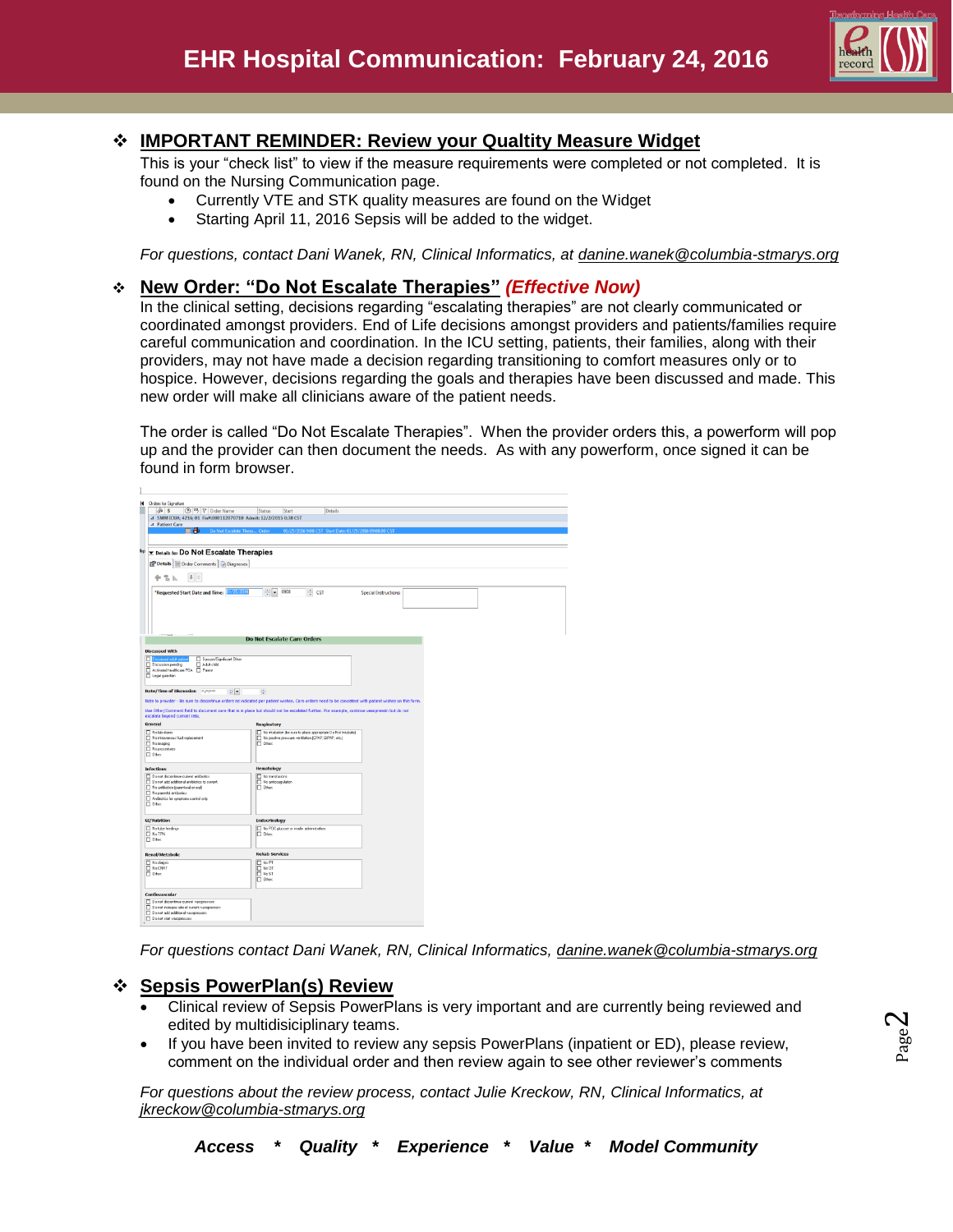

### **Changes to Personal Risk Factors for Stroke Section** *(Effective NOW)*

Documentation that a patient was provided education of his/her Personal Risk Factors for Stroke is one component of the Stroke Quality Measure. CSM has had fallouts due to Personal Risk Factors for Stroke not being documented.

Changes have been made in the following PowerForms to facilitate documentation of patient's Personal Risk Factors for Stroke:

- The **Stroke/VTE Education** section of the **Multidisciplinary D/C Plan/Summary**
- The **Education** section of the **Quality Measure: Stroke Education**

The changes include:

- 1) The **Did the Written Instructions Given to the Patient /Caregiver Address Risk Factors for Stroke?** question has been placed directly above the **Personal Risk Factors for Stroke** section.
- 2) Reference text has been added to instruct the nurse to complete the **Personal Risk Factors for Stroke.**
- 3) When **Yes** is chosen, the Personal Risk Factors for Stroke section will become available for documentation
- 4) In the Personal Risk Factors for Stroke section:
	- a) **History of Atrial Fibrillation** and **Sickle Cell Disease** have been added as additional options
	- b) The TIA option is now **Prior stroke, TIA, or heart attack**

| Did the Written Instructions Given to the Patient/Caregiver                                                                                                                                                         | Did the Written Instructions Given to the Patient/Caregiver                                                                                        |  |  |
|---------------------------------------------------------------------------------------------------------------------------------------------------------------------------------------------------------------------|----------------------------------------------------------------------------------------------------------------------------------------------------|--|--|
| <b>Address Activation of the Emergency Medical System (EMS)</b>                                                                                                                                                     | Address Follow-Up With a Physician/APN/PA After                                                                                                    |  |  |
| if Signs or Symptoms of Stroke Occur?                                                                                                                                                                               | <b>Discharge?</b>                                                                                                                                  |  |  |
| $\circ$ Yes                                                                                                                                                                                                         | O Yes                                                                                                                                              |  |  |
| $\bigcap$ No.                                                                                                                                                                                                       | $\bigcirc$ No                                                                                                                                      |  |  |
| Did the Written Instructions Given to the Patient/Caregiver                                                                                                                                                         | Did the Written Instructions Given to the Patient/Caregiver                                                                                        |  |  |
| <b>Address All Discharge Medications?</b>                                                                                                                                                                           | <b>Address Warning Signs and Symptoms of Stroke?</b>                                                                                               |  |  |
| IO.<br>Yes<br>$\bigcirc$ No                                                                                                                                                                                         | $O$ No.<br>O Yes                                                                                                                                   |  |  |
| Did the Written Instructions Given to the<br>Patient/Caregiver Address Risk Factors for Stroke?<br>If Yes selected, document Personal Risk Factors for Stroke<br>◉<br>Nn<br><b>Personal Risk Factors for Stroke</b> |                                                                                                                                                    |  |  |
| High blood pressure<br>□ Heart disease<br>4b<br>Cigarette smoking<br>□ Obesitv<br>Diabetes mellitus<br>Prior stroke, TIA or heart attack<br>Excessive alcohol intake<br>Physical inactivity                         | Does not meet criteria for assessment<br>Carotid artery disease<br>High cholesterol<br>History of atrial fibrillation<br>Δя<br>Sickle Cell Disease |  |  |

*For questions, contact Jill Kortebein, RN, Clinical Informatics, at [jkortebe@columbia-stmarys.org](mailto:jkortebe@columbia-stmarys.org)*

### **ICU Ventilation Documentation Changes** *(Effective 2/25/16)*

To increase patient safety, facilitate documentation of the new Ventilator Weaning bundle, and improve communication between respiratory therapy and nursing, a number of changes will be made made to ventilator documentation in the EHR. See separate EHR ICU Communication for additional information.

*For questions, contact Jill Kortebein, RN, Clinical Informatics, at [jkortebe@columbia-stmarys.org](mailto:jkortebe@columbia-stmarys.org)*

#### **New PowerForm: "Pulse Oximetry with Ambulation-RN"** *(Effective 02/29/16)*

To facilitate discharge planning, **RNs at CSM-Milwaukee** will now assess home oxygen needs instead of RT. A new PowerForm, "Pulse Oximetry with Ambulation-RN", is available for documenting the patient's oxygen needs at rest and with ambulation.

*For questions, contact Andi Gust, Respiratory Therapy, or Karen Shapiro, RN*